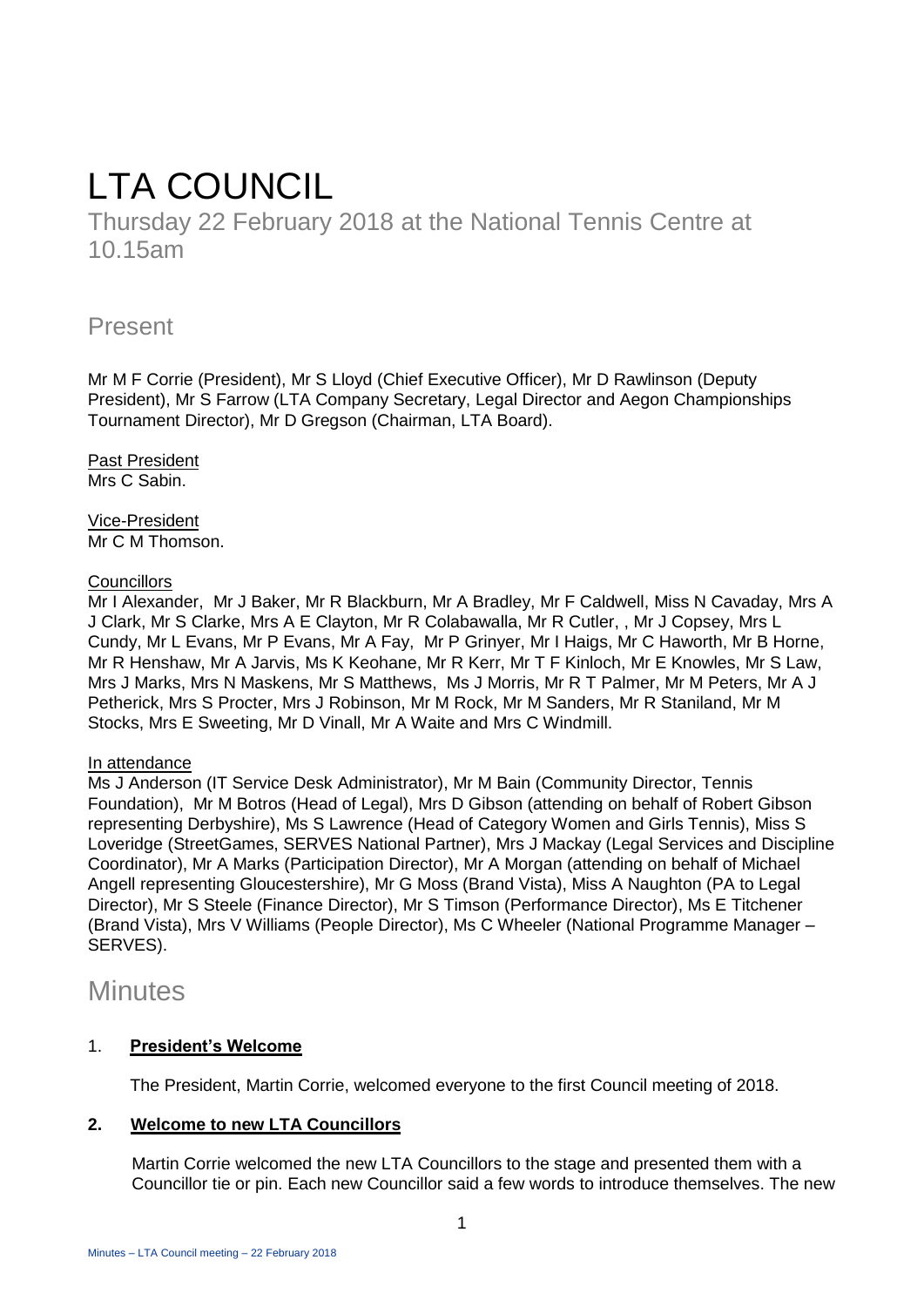Councillors were Naomi Cavaday (Player Representative), Roy Colabawalla (Warwickshire), Richard Cutler (Hampshire and Isle of Wight), Ian Haigs (UK Armed Forces) and Joanna Marks (Hereford and Worcestershire).

### **3. Apologies for Absence**

The following apologies for absence had been received: Mr M Angell, Miss F Awoderu, Mr S Baddeley, Mr R Baker, Mr R Gibson, Mrs C Hollingsworth, M A Miss Laffey, Mr P Nicholson, Mr R Stoakes, Mr H Stow and Mr B Walton.

#### **4**. **Declaration of Interests**

Members of Council were asked to declare an interest as necessary when a relevant item was discussed.

#### **5**. **Minutes of Meeting held on Thursday 14 December 2017**

The minutes of the Council meeting held on 14 December 2017 were approved,

#### **6. Matters Arising**

There were no specific matters arising that were not already covered within the agenda.

#### **7. President's Report**

Before his report, Martin Corrie read an obituary for former Councillor Mary Gill following her recent sad passing away. He shared the funeral details and Council stood for a moment's silence.

Martin Corrie's President's Report had been included within the Council pack and was taken as read.

Martin Corrie highlighted that 2018 had started well for British Tennis with Kyle Edmund's achievement at the Australian Open and the great performance at both the recent Davis Cup and Fed Cup ties. He welcomed Scott Lloyd now that he had officially started his role as CEO and mentioned that their visit to the Duchess of Gloucester to explain the Performance and Participation Strategies had gone well.

Martin Corrie set out that there was a lot to do in 2018 and it was important that Councillors supported the LTA colleagues to deliver British Tennis. Three areas they would be key in supporting were Tennis for Kids, She Rallies and the delivery of disability tennis.

# **8. LTA Chairman's Report**

The LTA Chairman's report had been included in the pack and was taken as read.

David Gregson added that he would be stepping down at the end of 2018 after reaching the end of his second term as Chairman. He added that it had been a privilege and would be working to help ensure that his successor was fully informed when coming into the role.

David Gregson took questions from Councillors.

In relation to a question about the new venue registration requirements, Alastair Marks highlighted what some of the new venue requirements would be and the importance of them. Stephen Farrow stated that it the minimum safeguarding standards were absolutely essential and had to be implemented but it was important that the LTA provided support to the Counties in helping their venues to reach this standard. This would include ensuring the right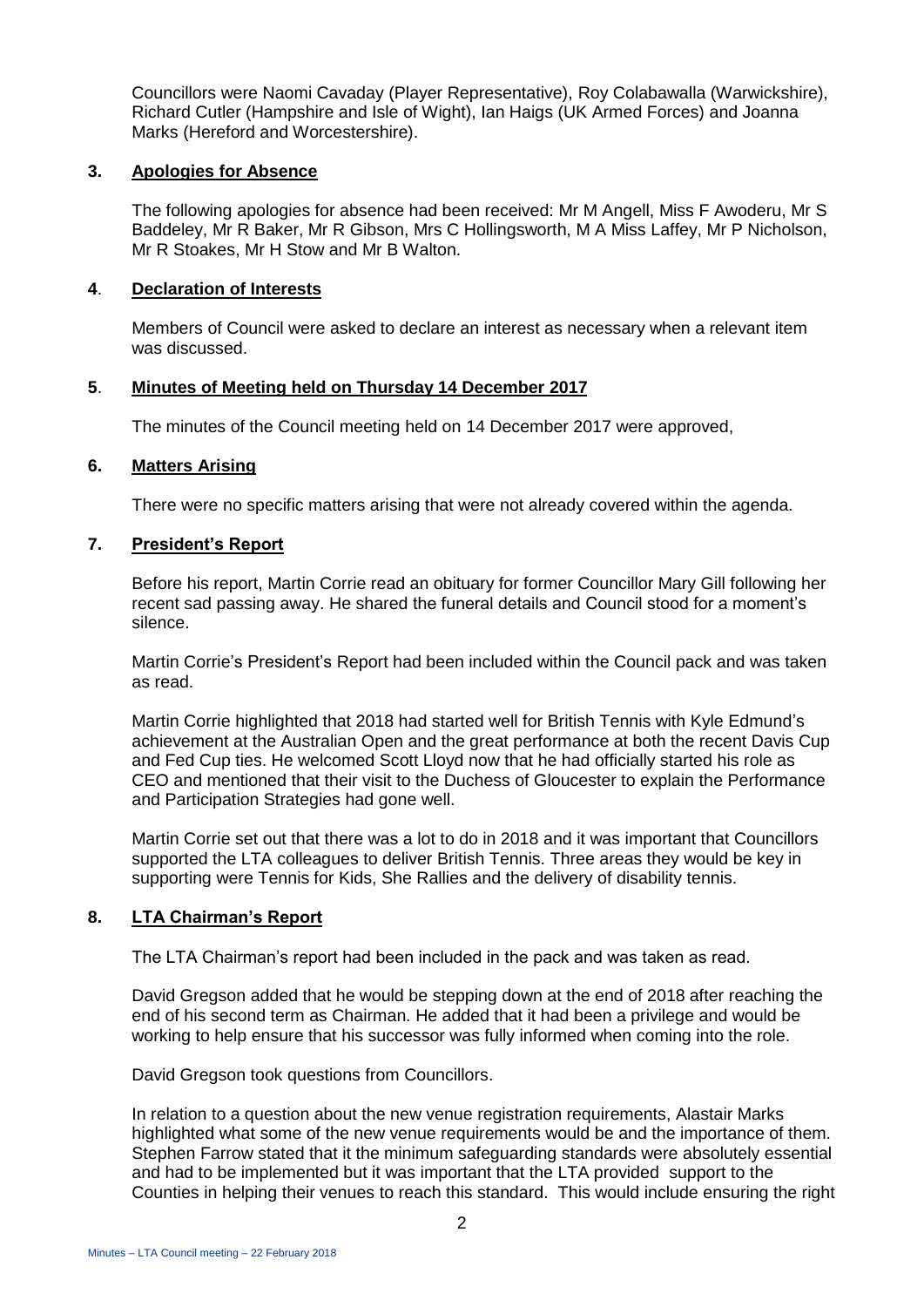number of safeguarding training courses are available to enable venues to meet the training requirement.

Martin Corrie noted that it would be good to have a consolidated action plan to assist Counties with this. Alastair Marks highlighted that the regional teams and Dave Humphrey (Head of Safeguarding) were working on an action plan.

# **9**. **LTA Chief Executive's Update**

Scott Lloyd provided an update to Council in addition to the paper in the pack which had been taken as read.

Scott Lloyd thanked Councillors for welcoming him and also thanked the colleagues at the NTC for their understanding while the Council meeting was taking place.

He set out that he had had an enjoyable first six weeks in his new role and that the months between June 2017 to January 2018 and been invaluable and had given him chance to listen, learn and reflect before starting in the role.

The first six weeks had been busy and he was grateful for the warm welcome. The Executive team had done a great job in the absence of a CEO and now it was his chance to support them.

He highlighted some key areas. Safeguarding would continue to be a standing item on the agenda with the aim of British tennis becoming the safest sport and leading the way. TBTT, BTM and commercial sponsorship were areas that would continue to evolve by being more nimble and dynamic.

Other highlights included the recent performances of the Davis Cup and Fed Cup teams and meetings with Sport England, the Board and Council.

He added that he was keen to engage with all stakeholders to align British Tennis. If he was to set a self-objective it would be to bring together the many factions of the sport to make it relevant, safe, successful and fun.

The meeting broke for lunch at 1:20 pm and resumed again at 2 pm.

Before the next agenda item, Martin Corrie asked Councillors to complete the Councillor Contribution document which they had been given on arrival. This was to assist with preparing an impact statement for the Sports Governance Code. He asked if this could be done by 7 March 2018.

# **10. Performance Strategy Update**

Martin Corrie introduced Simon Timson, Performance Director, to provide an update to Council on the performance strategy.

There was paper included in the pack which had been noted.

Simon Timson explained to Council that there had been 11 principles put in place by Peter Keen which the LTA had begun to put into a performance strategy in 2017. There had been a consultation process and reviews were carried out with each County towards the end of 2017. He noted that it was very important to continue to work with Councillors as the strategy was developed. They would be key to working with Local Player Development Centres in the overall support for the pathway.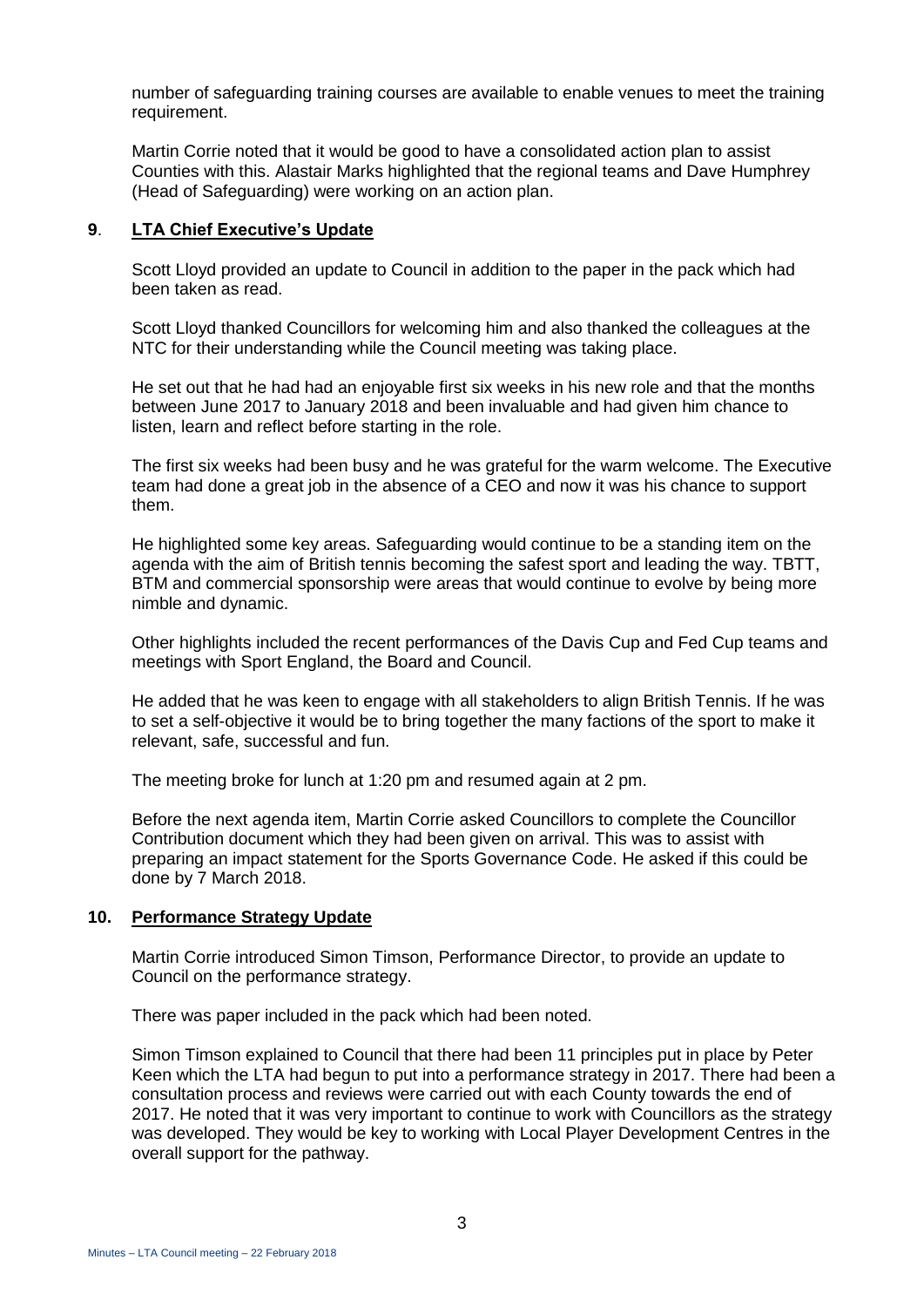Local Player Development Centres would have a clear objective to prepare players to meet the standard of Regional Training selection. There would be up to 50 centres nationwide and there would be a focus on local children competing for places at County Training.

There was an expectation for Local Player Development Centres to work in partnership with County Training. There was a focus for County Training to help create an over-supply of players meeting the selection standards for Regional Player Development Centres. County Training would also remain a vibrant option for those players who did not meet the regional selection standards. County Training should be delivered by expert coaches with an increase in the ratio of 1 coach to four players, rather than one coach to eight players.

Each Councillor's role in this part of the pathway was to understand the purpose and standards of County Training and to ensure the County commits to meeting the minimum standards. It was also important for them to promote County Training to local players, parents and coaches and to encourage partnerships between Local Player Development Centres and key clubs with County coaches. They would also be asked to encourage coaches to support players to progress to Regional Training.

Simon Timson went on to set out that this support by Councillors and Counties would be feeding into the development of Regional Training and Regional Training Development Centres. There would be around 10 centres in Britain with the aim to have at least one in each region and in Scotland and Wales. There would be specific preparation for international competition.

Simon Timson highlighted that a new colleague, Ian Yates, would soon be starting as the Head of NP Pathway. He had a lot of specific experience and would be leading on aspects such as; attracting athletic children into Local Player Development Centres, retaining and nurturing players at the regional stage of the pathway and evolving innovative and inspirational

Simon Timson answered questions from Council.

In response to a question about the number of Local Player Development Centres, Simon Timson noted that it was not guaranteed there would be a centre in every County. They wanted to progress up to 50 of the strongest applications and geography would be considered. An investment guide for Local Player Development Centres would be sent out shortly and Simon Timson confirmed that he would ensure Councillors received it.

In response to a question about a framework to assist the Counties in the process, Simon Timson noted that there was a draft County Training Guide with a framework included. Counties would be helped over the next two months to use this.

# **11. SERVES**

Martin Corrie introduced Karen Keohane to provide an update on the SERVES programme to Council. She set out that the goals of SERVES were to broaden the base of the game and take tennis into communities that wouldn't normally have the opportunity to play. To also use tennis as a hook to positively impact lives and make a meaningful difference to the people and communities.

The scale of the issue that had led to SERVES was broad and included statistics such as 30% of children living in poverty in England, 40% of young people in low socio-economic groups did not take part in sport and almost 1/3 of children aged 2-15 were overweight or obese.

Mike Bain, Community Director, explained some of the community pilot projects to Council. It was important to work with local partners in the communities and develop good relationships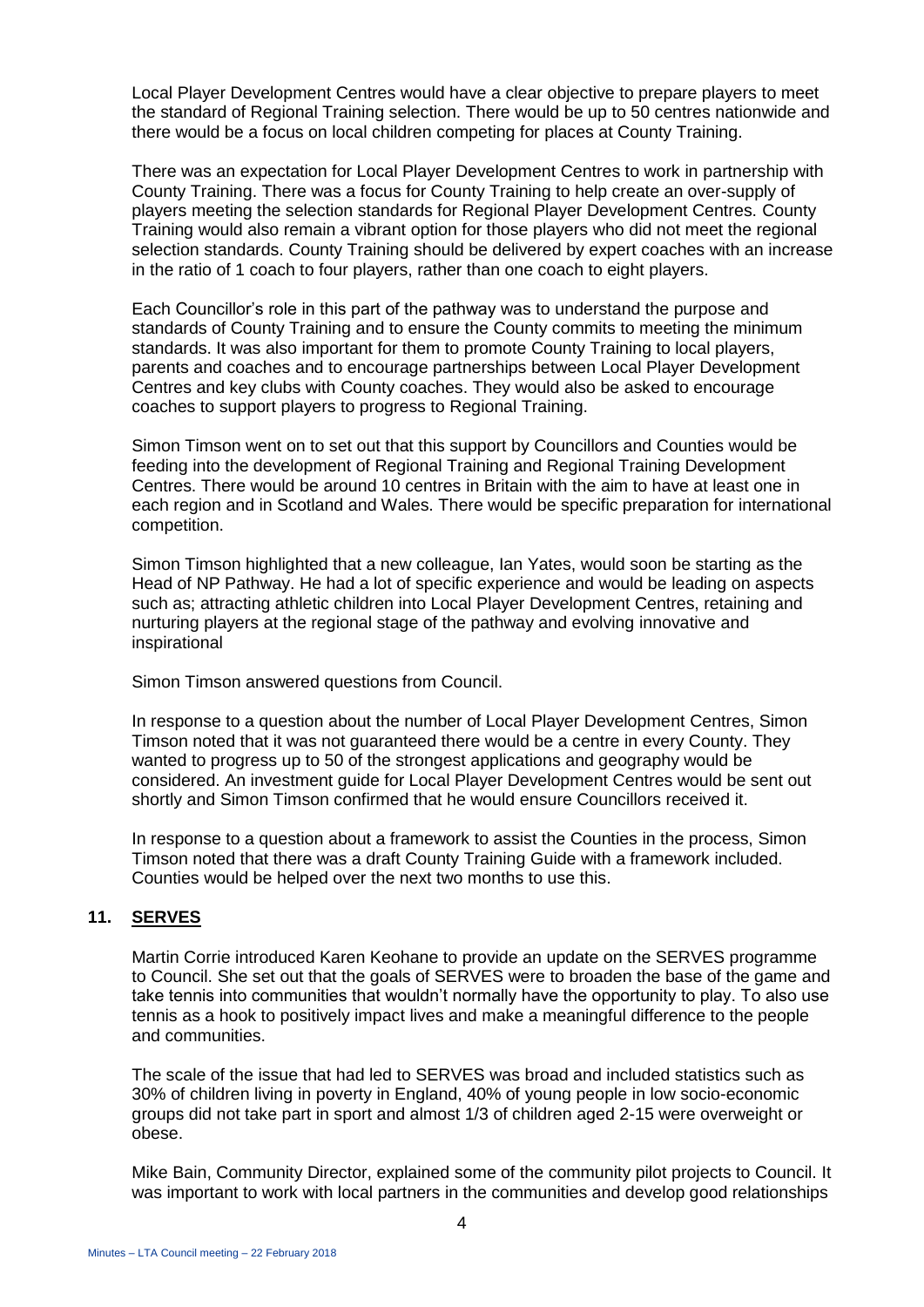in order to take tennis to the communities. This involved partnerships with local venues such as youth clubs and mosques. They would train people already associated with the community to deliver the tennis sessions in the venues. It was important to develop a flexible delivery model so tennis could be on the children's terms which would help the programme to be more sustainable.

There were now 130 sites delivering the SERVES programme.

Claire Wheeler, National Programme Manager, set out in some more detail what the SERVES programme offered. This included a mini tennis roll out court, tennis equipment bag, tennis activator training, Social Change Programme training and support from the Tennis Foundation.

Samantha Loveridge from StreetGames, one of SERVES national partners, explained how they assisted with delivering the programme. She noted that tennis was being used as a tool for social change with tennis games developed to improve young people's health and increase their self-confidence. There was a two day training course for local leader and in 2018 two new themes were being developed which were community cohesion and employability. A next step would be looking into the prospect of bringing into place accreditation and recognition for the SERVES programme.

The vision for 2020 was to have 400 SERVES sites with 20,000 young people playing regularly. There would be an aim for 2000 local workers and volunteers to be trained as tennis activators. There would also be an aim for the programme to be recognised as one of the leading sport for development charities in the UK.

Mike Bain highlighted that Councillors could become involved by letting him know if there were any venues in their areas that could deliver the programme.

#### **12. Participation**

#### 12.1 Participation Director's Report

The Participation Director's report had been previously distributed which was taken as read, Alastair Marks set out that unless there were any questions about the report he would hand over to Sue Lawrence, Head of Category Women & Girls Tennis, to update Council on the women and girls strategy.

There were no questions.

### 12.2 Women & Girls

Sue Lawrence set out that a women and girls strategy was needed due to the significant decline in women's participation over the last 10 years.

Detailed research and consultation was carried out across 2017 with over 30,000 women and girls being interviewed or completing a survey. Over 500 coaches provided information including She Rallies ambassadors. Experts outside of tennis were also consulted.

This research provided a wealth of insight that had informed the women and girls strategy. There were five areas which had been recognised as barriers to women's participation, these were: lack of choice when it came to women coaches; making the difference at venues in terms of female influence; gender gaps in childhood; broken online journey and perception barriers.

Six drivers had been developed to support the strategy and these were: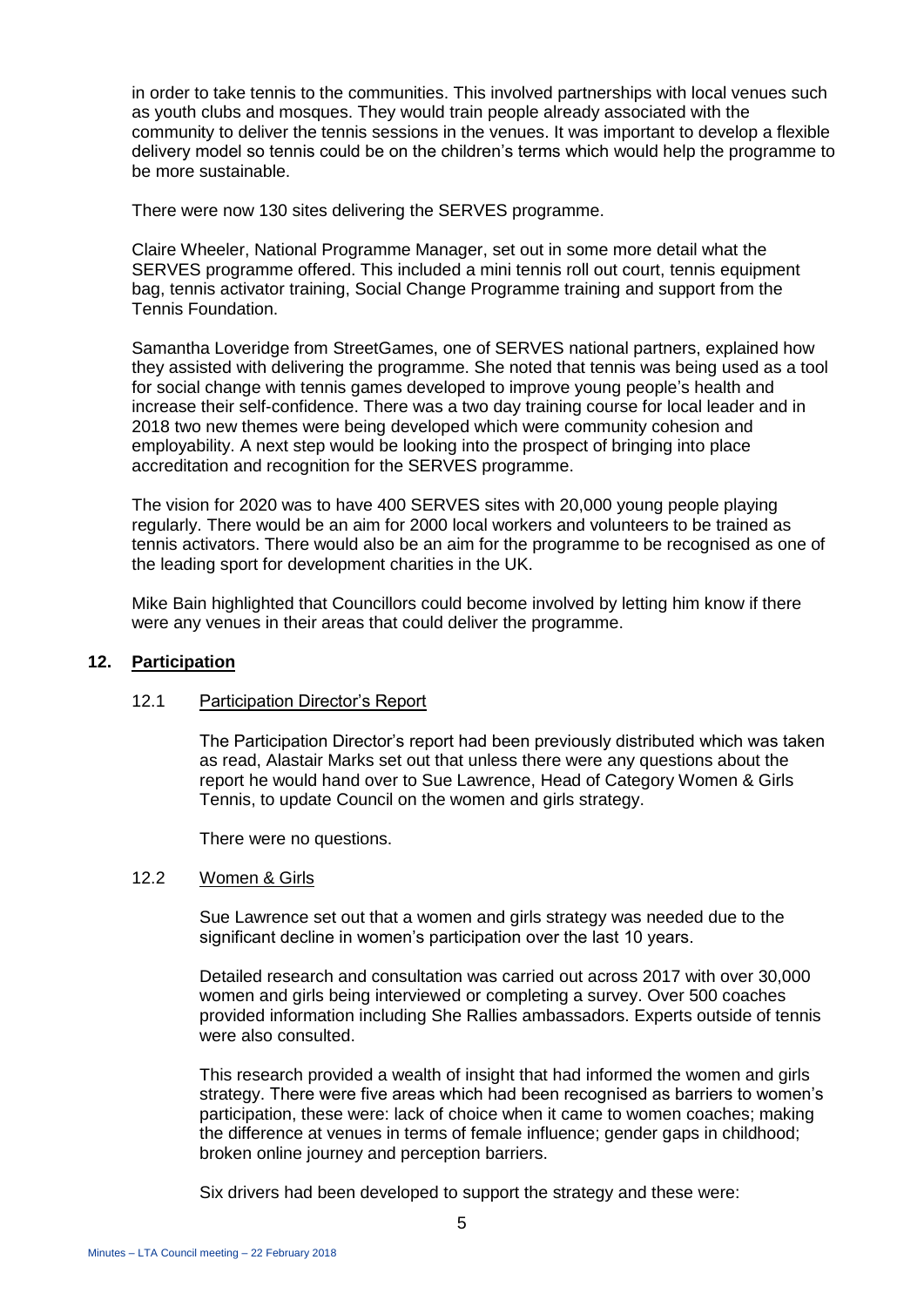- This girl can coach creating a female inclusive environment for female coaches to feel accepted and to deliver to their full potential.
- Family crunch time providing solutions to work / life practical challenges to enable the female workforce to deliver throughout their life stages.
- Inspire the next generation creating the right environment and opportunities for more girls to love playing tennis.
- Make it simple creating connections for women to venues and each other.
- Tennis for me making tennis culturally relevant in order to inspire women to play.
- Walk the talk leading by example from within the LTA in what we say and how we behave to inspire the tennis family.

At this stage there were five prioritised deliverables which were: increase the female workforce; continue She Rallies; create guidance and a framework for venues; create an online enabler and create a clear and motivating proposition to reposition tennis in the minds of women.

Councillors were asked to consider if they could contribute towards delivering the strategy, for example they could continue to support She Rallies ambassadors and to help embed guidance at venues.

#### **13**. **Corporate Governance**

#### 13.1 LTA Operations Limited Loans

Following Board approval, and as for previous years, Martin Corrie asked Council to endorse the recommendation to waive interest charges on all LTA Operations Limited loans during 2018, unless otherwise determined by the Board in exceptional circumstances. Roy Staniland highlighted that some Counties had a conflict of interest. With the exception of those Counties, the recommendation was approved.

#### 13.2 GDPR

Martin Corrie introduced Meena Botros, Head of Legal, to provide an update on the General Data Protection Regulation (GDPR).

Meena Botros explained that GDPR was an EU wide regulation coming into effect in May 2018. It would still be applicable to the UK after it had left the EU. The regulation meant that there would be a requirement for organisations to be more transparent about personal data and to be more clear how the data would be used when it was obtained through marketing. There would also be an obligation to report data protection breaches.

Meena Botros highlighted that the LTA had conducted an audit around the business to assess how data was being used. If the results showed that it was being used beyond the consent given then this would need to be rectified.

The regulation would also affect Counties and clubs. Meena Botros highlighted that some guidance had been provided in the Council packs for them to use but it had been agreed that some further support would be given. Template documents would be produced for Counties to use when obtaining consent and data, as well as a FAQ document. The LTA legal team would not be able to give specific legal advice to individual clubs but they would help to support as much as possible.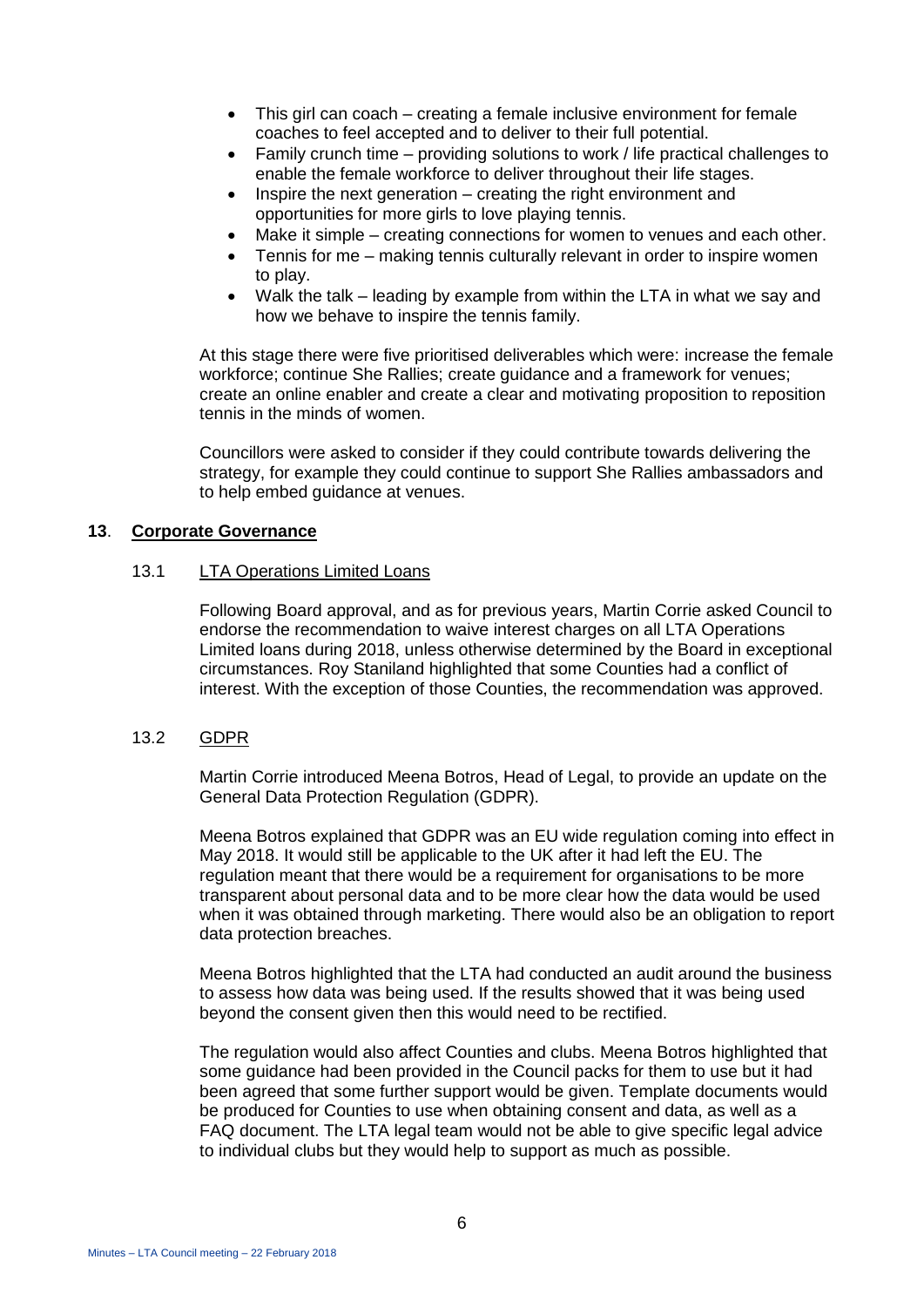Councillors were asked that if they had any questions then could these be sent to Andrew Petherick in the next two weeks.

Alastair Marks noted that it would be appreciated if Counties could help in encouraging clubs to open the news letters which set out the details of GDPR. A bespoke newsletter regarding the guidance documents would be sent out soon, as well as making the documents available on the website.

It was also noted that Baseline would be contacted to see if advice around GDPR was included in their service for registered venues. If not, then other options would be looked into.

#### **14**. **Updates**

#### 14.1 Volunteering Update post Council Dinner

Martin Corrie noted that since the Council dinner Brand Vista had taken the feedback on board.

#### 14.2 Tennis Development Committee Update

An update paper on the TDC had been provided in the pack which was taken as read.

Sandi Procter highlighted to Council that they had been given a pack on arrival setting out the tennis awards landscape as there had been some confusion about how this worked. She drew particular attention to the British Tennis Awards and that the Outstanding Achievement award was being renamed to Lifetime Achievement award. The Meritorious Service award was being renamed to British Tennis Service Award. The winners of the Lifetime Achievement Award would be considered for the British Tennis Service award.

Anne Clark thanked those that had been involved in the grant scheme for the Seniors' Tennis TDC work stream. She noted that the application deadline had been extended to 25 March.

David Rawlinson noted that it had been decided to consult with six more Counties about the Wimbledon ticket review before coming back to consult Council with the findings.

#### **15. Summary of papers for reading only**

Councillors had received in their packs a Tennis Foundation report and a document setting out the 2018 British Tennis Competition Programme.

There were no questions.

#### **16. Any Other Business**

Martin Corrie reminded Councillors about the deadlines to apply for Wimbledon tickets and the British Tennis ball and cocktail party. He also informed Council that each County now had a safeguarding Officer in place.

Andrew Petherick reminded Councillors that the deadline to apply for a table in the LTA President's Suite was 19 March.